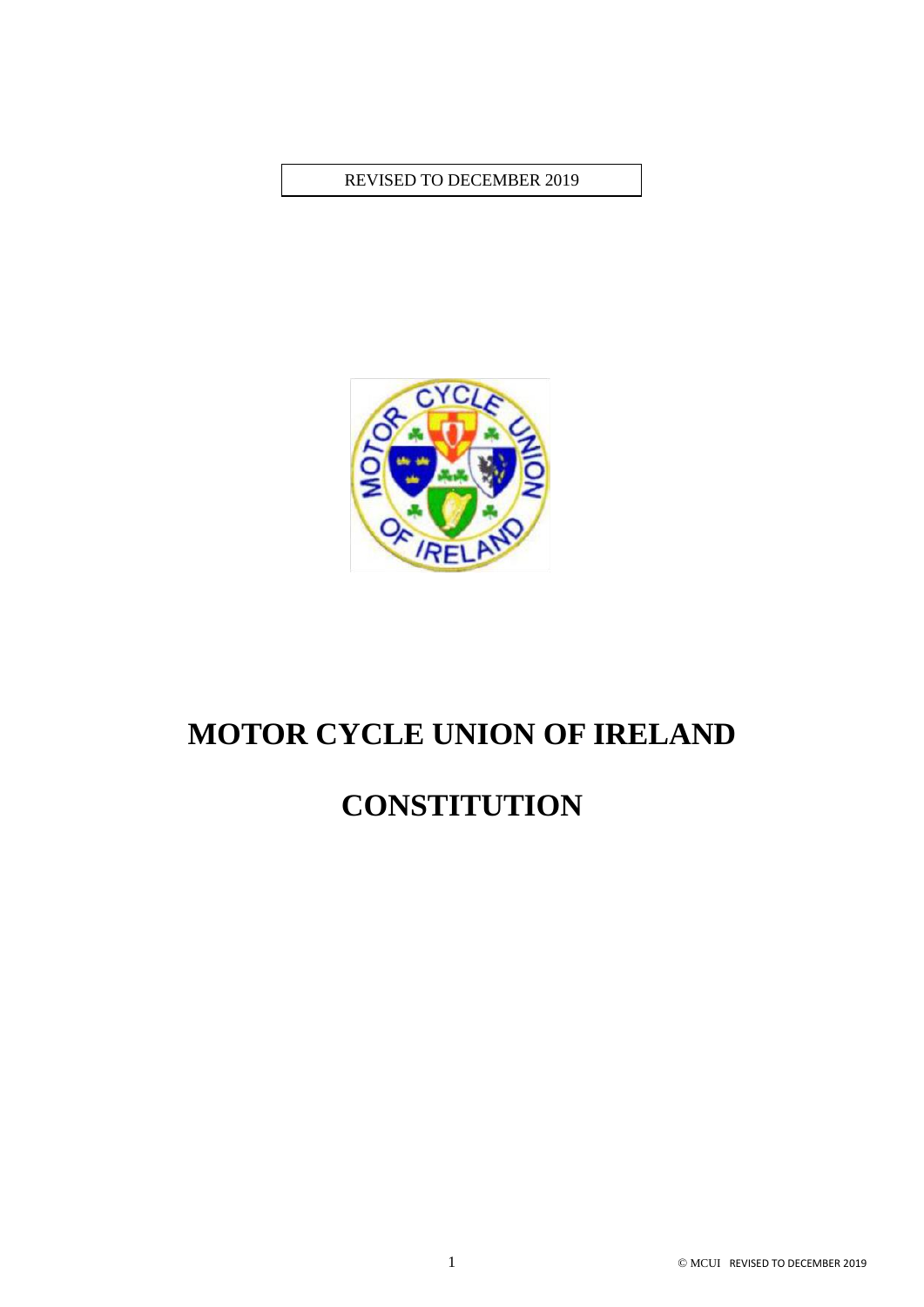Any reference to Centre (s) / Body (s) in the following Rules includes the MRA

**1**/ The Body shall be known as the **MOTOR CYCLE UNION OF IRELAND**  hereinafter called **"The Union".**

**2/** Objects:- To make and administer rules to govern and control the sport and pastime of motorcycling; to promote motorcycling in its different forms: to protect and safe-guard members of the Union as far as possible in the exercise of all their legal rights as motorists; to protect the interests of Irish Motorcyclists by entering into relations with the governing bodies of motorcycling in other countries.

### **MANAGEMENT AND FINANCE**

**3/** The Union shall consist of the Motor Cycle Union of Ireland (Southern Centre) Limited hereinafter called the Southern Centre, the Motor Cycle Union of Ireland (Ulster Centre) Limited hereinafter called the Ulster Centre, the Motor Cycle Racing Association (Ireland) Limited hereinafter called the MRA and any such Centre's or Bodies as may from time to time be formed. The jurisdiction of the Southern Centre shall cover the provinces of Leinster, Munster and Connaught and that of the Ulster Centre and MRA the province of Ulster. The Ulster Centre will control Road Racing, Short Circuits and Trials. The MRA will control Motocross, Grass Tracks, Super Motos and Enduros.

The Union will delegate the management of its affairs to Sporting Commissions representing;

A/ Road Race

B/ Short Circuits

C/ Motocross and Enduro

D/ Trials

E/ Touring

F/ Veteran and Vintage

G/ Medical Panel

The Honorary Secretary shall conduct the administration and finances of the Union and take instruction from the Commissions, which will be final. New Commissions shall be formed with the consent of the Centres/Bodies. Each Centre/Body shall act under the Union's rules but shall otherwise be independent. Each Centre/Body shall be empowered to frame byelaws for the regulation of its own affairs and shall be responsible for its own financial obligations. Each Centre/Body shall, in all official documents, letterheadings etc., clearly distinguish itself from the Union and shall not describe itself as "The Motor Cycle Union of Ireland", The MCUI or "The Union". New Centre/Body shall only be formed with the consent of the existing Centres/Bodies.

**4/** The Secretary of the Union shall neither be secretary of a Centre/Body nor of an affiliated club.

**5/** Affiliation fees to the FIM/EUM and all expenses of the Union shall be shared equally by the Centres/Bodies.

The Centres/Bodies shall be empowered to set their own fees for issuing an **MCUI** Competition Licence and Officials Licence.

**6/** The Centres/Bodies shall forward, on demand and without delay, moneys requested by the Secretary of the Union.

## **ANNUAL MEETINGS AND CONFERENCES**

**7/** The Annual General Meeting of each Centre/Body shall be held before the end of November of each year, and whenever possible on the second Saturday in November.

**8/** The Inter Centre Conference of the Union shall be held in the month of January of each year, and whenever possible on the third Saturday of the month.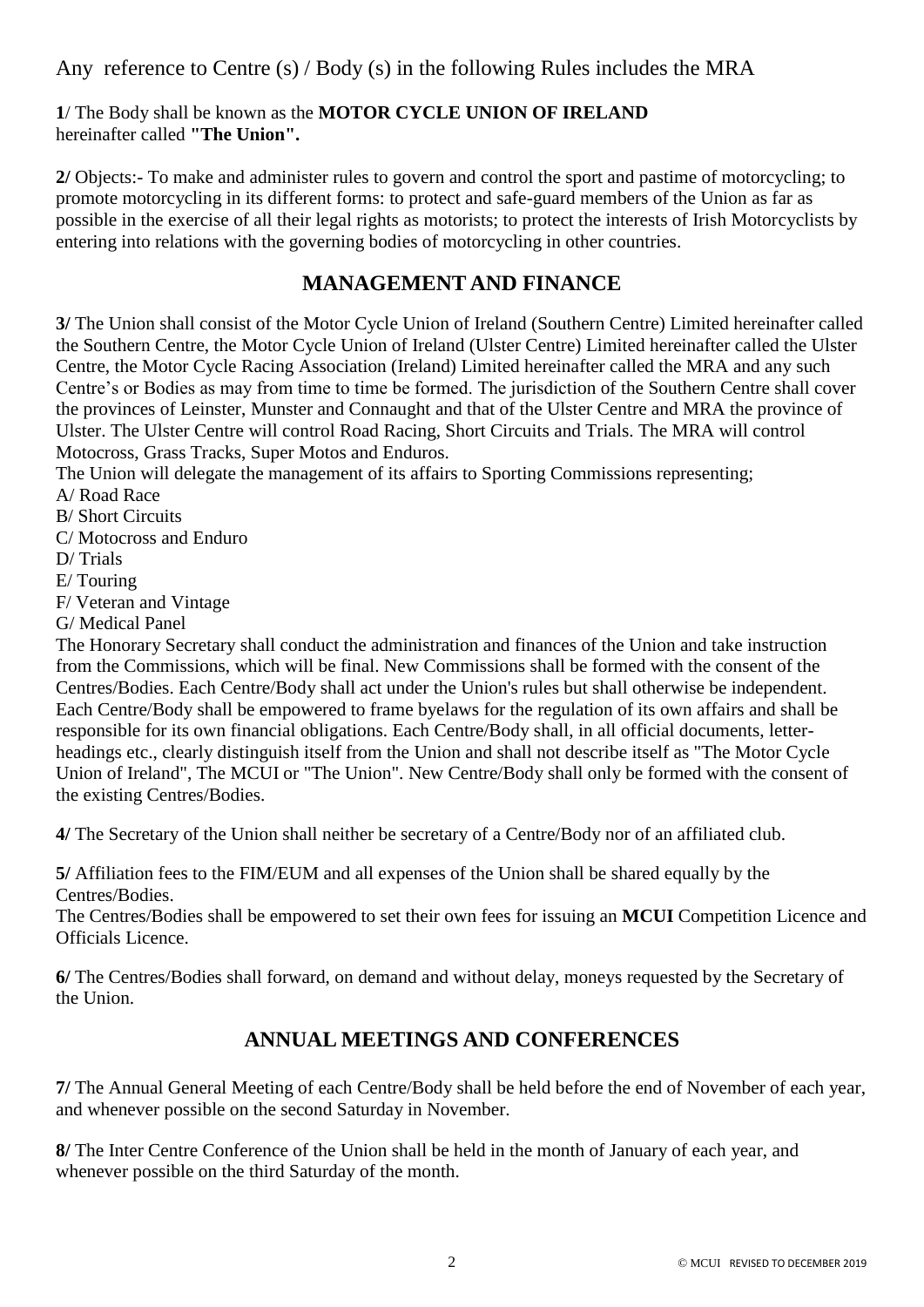- **9/** The business of the Inter Centre Conference shall be as follows:
- (a) Nomination of voting delegates.
- (b) To approve the minutes of the previous Mini Conference and of any special Conference(s) held since
- the Mini Conference. (if held)
- (c) Receive the report of the Honorary Secretary.
- (d) To approve the Financial Report.
- (e) To consider and approve the Reports of the Commissions.
- (f) Election of office bearers for the following years.
- (g) To approve any new rules or amendments to existing rules already decided on by Commissions.
- (h) To approve Irish Championships to be held in the coming year decided on by Commissions.
- (i) To arrange for the formation of new, or abolition of old Centre's/Bodies
- (j) Any other business.

**10/** Delegates to the Inter Centre Conference shall elect:

- (a) A President subject to the terms of rule 22
- (b) An Honorary Secretary subject to the terms of rule 4.
- (c) An Honorary Auditor
- (d) Such other offices and or Commissions as may from time to time be determined.

**11/** A Mini Inter Centre Conference (Mini Conference) shall be held in the month of May or June.

- **12/** The business of the Mini Conference shall be as follows:
- (a) Nomination of Voting delegates
- (b) To approve the minutes of the previous Inter Centre Conference and of any special
- Conference(s) held since the Inter Centre Conference (if held)
- (c) To consider and approve the Reports of the Commissions.
- (d) Any other business.

**13/** Matters for consideration by a conference shall be exchanged between Centre's/Bodies and notified to the Secretary of the Union no later than fourteen days before the date fixed for the conference.

**14/** The decision of a Conference shall be final and binding on the Centre's/Bodies and shall unless directed by the Conference be effective immediately.

**15/** Representations to Conference shall consist of the following number of delegates from each Centre/Body:

(a) Two members from each Commission, plus an agreed number of other delegates from each Centre/Body with the following voting rights;

- (b) Southern Centre 50%
- (c) Ulster Centre 33%
- (d) MRA 17%

The number to be agreed beforehand.

Each delegate shall have one vote.

Any amendments to the Constitution of the Union must be agreed with an 85% majority of the voting members present.

**16/** Only delegates to a conference shall be allowed to speak at the Conference, except with the express permission of the meeting.

**17/** A copy of the Minutes of each Conference shall be circulated to the Centre's/Bodies within one calendar month of the date thereof. The minutes shall be considered for their content and accuracy at a meeting of the Centre's/Bodies held within one calendar month of the date of dispatch of the minutes. They should be signed by the President/Chairperson of the Centre's/Bodies and returned to the Union Secretary. Each Centre's/Bodies shall notify the Union Secretary in writing, of any errors or omissions relating to the minutes within one calendar month.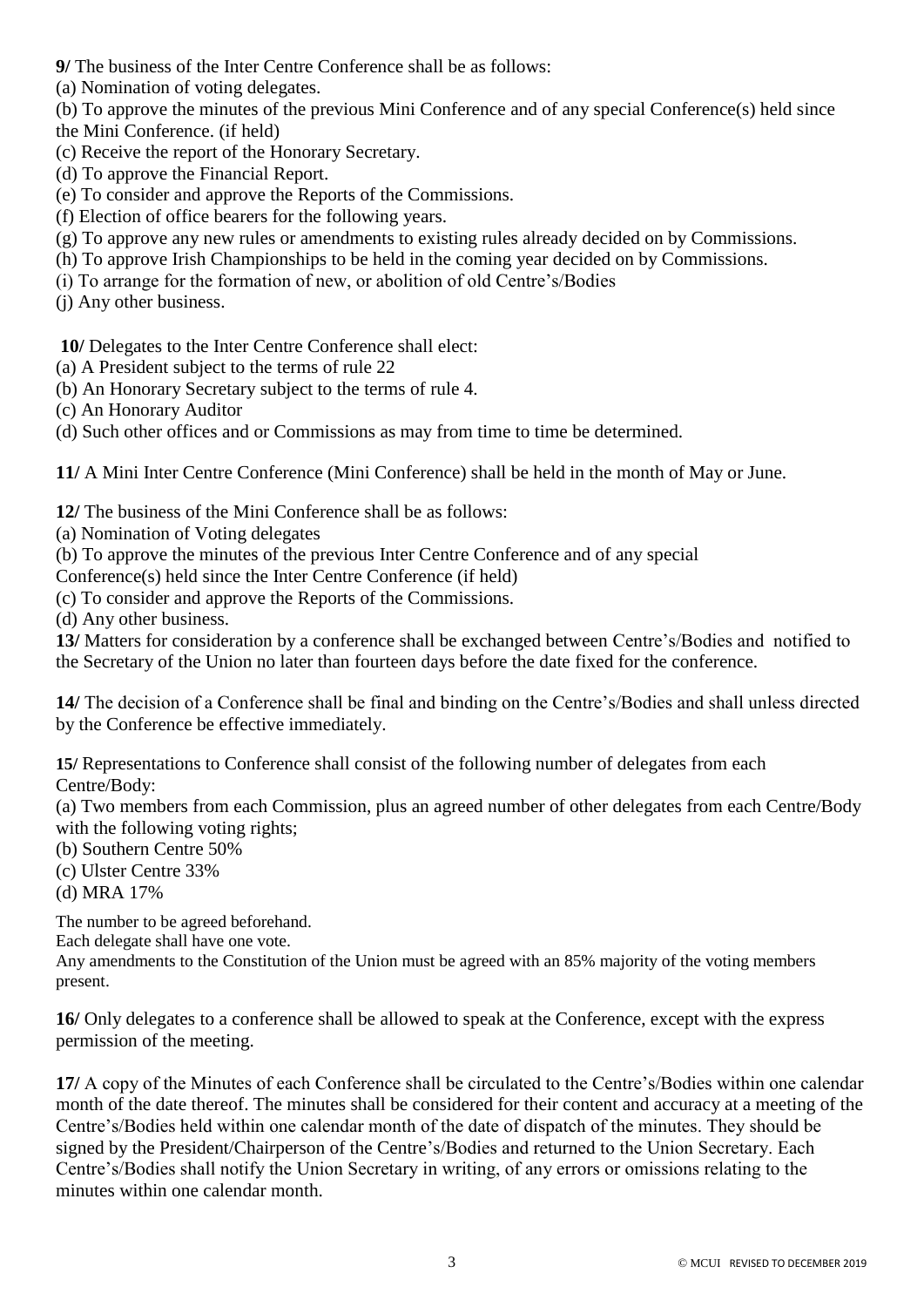#### **COMMISSIONS**

**18/** The Commissions shall manage the affairs of the Sporting Discipline for which it is responsible. Meetings of the Commissions must be held every two months minimum or as required. An attendance record for members of 60% must be attained, otherwise the member is replaced.

If a majority of a commission agree then a meeting may take place using audio/visual conference facilities. Decisions agreed at such meetings will carry the same status as in-person meetings.

Failure of the Commission to meet within four months will result in the Commission been dissolved and new members appointed. A copy of the Minutes signed by both Centre/Body representatives to be sent to the Union Secretary and the respective Centre/Body Secretaries within two weeks of the date of the meeting. (ICC 2015)

**19/** The Commissions shall be empowered to:

- (a) Select teams for Irish and International Competitions.
- (b) Grade competitors for International Competitions.
- (c) Deal with matters arising out of Irish Championships.
- (d) Agree a Dates Calendar for the following year by the 31st. October.
- (e) Consider and amend Rules and Regulations. Any new and amended Rules and Regulations would require approval at the Inter Centre Conference.
- (f) Investigate matters relating to the safety of events including the investigation of serious accidents. Reports to be filed with the Union and Centre/Body secretaries within one month of the accident.
- (g) Raise or obtain funds from various sources and/or respective Centre's/Bodies for its own discipline.
- (h) Budgets for events/teams shall be presented to Centre's/Bodies prior to approval
- (i) Appoint Courts of Appeal to deal with matters arising out of Events.
- (j) To appoint members to attend or represent the MCUI at the FIM/UEM Each Commission will be responsible for all costs relating to the appointments.
- (k) Each Commission shall have the Commercial Rights to its discipline.

**20/** The Constitution of a Commission shall be ten, five from each Centre/Body with the exception of the Medical Panel, Touring, Veteran and Vintage Commissions. Centre's/Bodies shall nominate each member for membership in writing. Each Commission shall elect a Chairperson and Secretary and there shall be an equal number of voting delegates at each meeting. The Chairperson will not have a casting vote. In the event of a member not being able to attend a meeting a pairing system will be used.

The members of the commissions will be elected for one year and no substitutes will be allowed.

#### **ADMINISTRATION**

**21/** The Honorary Secretary shall conduct the administration function of the Union and take instructions from the commissions.

#### **PRESIDENT**

**22/** The President shall alternate annually between the Centre's/Bodies. The President shall act as Chairperson at all Conferences. In the absence of the President, the members present shall elect one of their number to act as Chairperson. The President will not have a casting vote, nor be a member of any Union Commission.

#### **CONTROL OF COMPETITION**

**23/** Each Centre/Body shall have power to issue permits for competitions to clubs or bodies situated within the territory controlled by such Centre's/Bodies. and also to affiliate such clubs or bodies; but shall not issue permits to, or affiliate any club or body situated within the territory of any other Centre/Body, save with the permission of that Centre/Body.